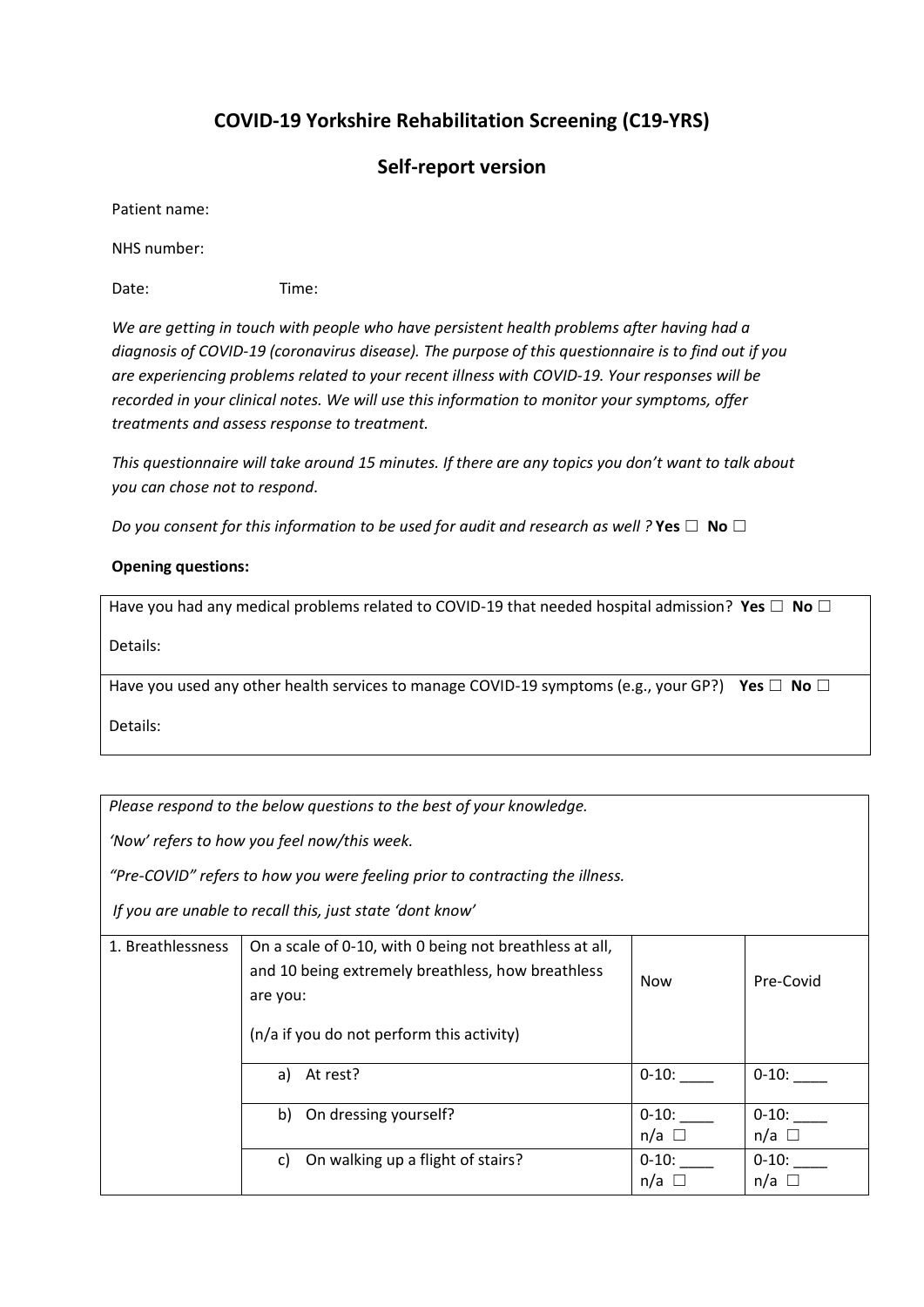| 2. Cough/throat    | Have you got any of the below symptoms that is new since contracting the illness?                                                                                                                                                                         |  |
|--------------------|-----------------------------------------------------------------------------------------------------------------------------------------------------------------------------------------------------------------------------------------------------------|--|
| sensitivity/ voice |                                                                                                                                                                                                                                                           |  |
| change             | cough/ throat sensitivity Yes $\square$ No $\square$                                                                                                                                                                                                      |  |
|                    | voice change Yes $\square$ No $\square$<br>noisy breathing Yes □ No □                                                                                                                                                                                     |  |
|                    |                                                                                                                                                                                                                                                           |  |
|                    | Which of these three is the worst symptom -                                                                                                                                                                                                               |  |
|                    | Rate the severity of this problem (0 being not present, 10 being severe and life<br>disturbing)                                                                                                                                                           |  |
|                    | Now:<br>$0$ $\Box$ $1$ $\Box$ $2$ $\Box$ $3$ $\Box$ $4$ $\Box$ $5$ $\Box$ $6$ $\Box$ $7$ $\Box$ $8$ $\Box$<br>$10 \Box$                                                                                                                                   |  |
|                    | Pre-Covid: $0 \square 1 \square 2 \square 3 \square 4 \square 5 \square 6 \square 7 \square 8 \square 9 \square 10 \square$                                                                                                                               |  |
| 3. Swallowing/     | Are you having difficulties eating, drinking or swallowing such as coughing, choking or                                                                                                                                                                   |  |
| nutrition          | avoiding any food or drinks? Yes $\Box$ No $\Box$                                                                                                                                                                                                         |  |
|                    | Rate the severity of swallowing problem (0 being no symptom, 10 being severe and life<br>disturbing)                                                                                                                                                      |  |
|                    | Now:<br>$0 \sqcap 1 \sqcap$<br>$2 \square 3 \square 4 \square 5 \square 6 \square$<br>$10 \Box$<br>7     8    <br>$9 \mid$<br>Pre-Covid: $0 \square 1 \square 2 \square 3 \square 4 \square 5 \square 6 \square 7 \square 8 \square 9 \square 10 \square$ |  |
|                    | Are you or your family concerned that you have ongoing weight loss or any ongoing<br>nutritional concerns as a result of Covid-19? Yes $\Box$ No $\Box$                                                                                                   |  |
| 4. Fatigue         | Do you become fatigued more easily compared to before your illness? Yes $\Box$ No $\Box$                                                                                                                                                                  |  |
|                    | Rate the severity of fatigue (0 being not present, 10 being severe and life disturbing)                                                                                                                                                                   |  |
|                    | Now:<br>$0$ $\vert$ 1 $\vert$<br>10 <sup>1</sup><br>$2 \mid \mid$<br>3 LI<br>4    <br>$5 \mid 6 \mid$<br>- 8 L<br>7                                                                                                                                       |  |
|                    | Pre-Covid: $0 \square 1 \square 2 \square 3 \square 4 \square 5 \square 6 \square 7 \square 8 \square 9 \square 10 \square$                                                                                                                               |  |
| 5. Continence      | Since your illness are you having any new problems with:                                                                                                                                                                                                  |  |
|                    | controlling your bowel Yes $\square$ No $\square$                                                                                                                                                                                                         |  |
|                    | controlling your bladder Yes $\Box$ No $\Box$                                                                                                                                                                                                             |  |
|                    | Which of these two is the worst symptom -                                                                                                                                                                                                                 |  |
|                    | Rate the severity of this problem (0 being not present, 10 being severe and life<br>disturbing)                                                                                                                                                           |  |
|                    | Now:<br>$0 \square$ 1 $\square$ 2 $\square$ 3 $\square$ 4 $\square$ 5 $\square$ 6 $\square$ 7 $\square$ 8 $\square$ 9 $\square$<br>$10 \Box$                                                                                                              |  |
|                    | Pre-Covid: $0 \square 1 \square 2 \square 3 \square 4 \square 5 \square 6 \square 7 \square 8 \square 9 \square 10 \square$                                                                                                                               |  |
| $6.$ Pain/         | Have you got any pain that is new since contracting the illness? Yes $\Box$ No $\Box$                                                                                                                                                                     |  |
| discomfort         | If Yes,                                                                                                                                                                                                                                                   |  |
|                    | chest pain Yes $\Box$ No $\Box$                                                                                                                                                                                                                           |  |
|                    | joint pain Yes $\square$ No $\square$                                                                                                                                                                                                                     |  |
|                    | muscle pain Yes $\square$ No $\square$                                                                                                                                                                                                                    |  |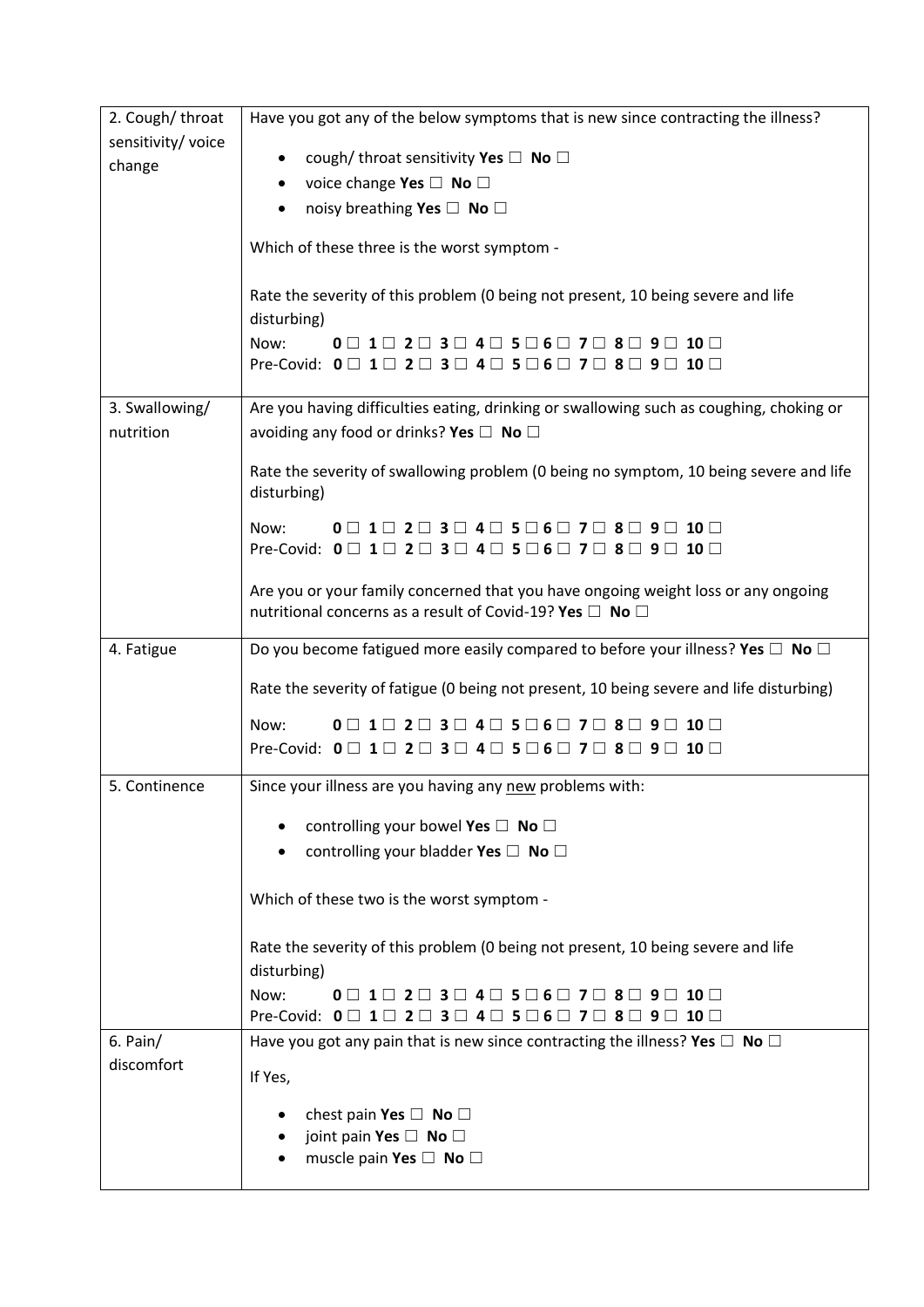|                 | headache Yes $\Box$ No $\Box$<br>$\bullet$                                                                                                                                                                                                                                  |  |
|-----------------|-----------------------------------------------------------------------------------------------------------------------------------------------------------------------------------------------------------------------------------------------------------------------------|--|
|                 | abdominal pain Yes $\square$ No $\square$<br>other pain Yes $\Box$ No $\Box$                                                                                                                                                                                                |  |
|                 |                                                                                                                                                                                                                                                                             |  |
|                 | Within the last week, which of the these was the worst problem -                                                                                                                                                                                                            |  |
|                 | Rate the severity of this problem (0 being no pain or discomfort, 10 being severe and                                                                                                                                                                                       |  |
|                 | life disturbing pain)<br>$0 \square$ 1 $\square$ 2 $\square$ 3 $\square$ 4 $\square$ 5 $\square$ 6 $\square$ 7 $\square$ 8 $\square$ 9 $\square$ 10 $\square$<br>Now:                                                                                                       |  |
|                 | Pre-Covid: $0 \square 1 \square 2 \square 3 \square 4 \square 5 \square 6 \square 7 \square 8 \square 9 \square 10 \square$                                                                                                                                                 |  |
| 7. Cognition    | Since your illness have you had new or worsened difficulty with:                                                                                                                                                                                                            |  |
|                 | concentrating? Yes $\square$ No $\square$                                                                                                                                                                                                                                   |  |
|                 | short term memory? Yes $\Box$ No $\Box$                                                                                                                                                                                                                                     |  |
|                 | planning? Yes $\square$ No $\square$                                                                                                                                                                                                                                        |  |
|                 | Which of these three is the worst symptom -                                                                                                                                                                                                                                 |  |
|                 | Rate the severity of this problem (0 being not present, 10 being severe and life<br>disturbing)                                                                                                                                                                             |  |
|                 | Now:<br>$0 \square$ 1 $\square$ 2 $\square$ 3 $\square$ 4 $\square$ 5 $\square$ 6 $\square$ 7 $\square$ 8 $\square$ 9 $\square$ 10 $\square$                                                                                                                                |  |
|                 | Pre-Covid: $0 \square 1 \square 2 \square 3 \square 4 \square 5 \square 6 \square 7 \square 8 \square 9 \square 10 \square$                                                                                                                                                 |  |
| 8. Anxiety      | On a 0-10 scale, how severe is any anxiety you are experiencing?                                                                                                                                                                                                            |  |
|                 | 0 means I am not anxious, 10 means I am extremely anxious.                                                                                                                                                                                                                  |  |
|                 | Now:<br>$0 \square$ 1 $\square$ 2 $\square$ 3 $\square$ 4 $\square$ 5 $\square$ 6 $\square$ 7 $\square$ 8 $\square$ 9 $\square$ 10 $\square$<br>Pre-Covid: $0 \square 1 \square 2 \square 3 \square 4 \square 5 \square 6 \square 7 \square 8 \square 9 \square 10 \square$ |  |
|                 |                                                                                                                                                                                                                                                                             |  |
| 9. Depression   | On a 0-10 scale, how severe is any depression you are experiencing?                                                                                                                                                                                                         |  |
|                 | 0 means I am not depressed, 10 means I have extreme depression.                                                                                                                                                                                                             |  |
|                 | Now:<br>$0 \square$ 1 $\square$ 2 $\square$ 3 $\square$ 4 $\square$ 5 $\square$ 6 $\square$ 7 $\square$ 8 $\square$ 9 $\square$ 10 $\square$                                                                                                                                |  |
|                 | Pre-Covid: $0 \square 1 \square 2 \square 3 \square 4 \square 5 \square 6 \square 7 \square 8 \square 9 \square 10 \square$                                                                                                                                                 |  |
|                 | Are you currently having thoughts about harming yourself in any way? Yes $\Box$ No $\Box$                                                                                                                                                                                   |  |
| 10. PTSD screen | a) Have you had any unwanted memories of your illness or hospital admission whilst                                                                                                                                                                                          |  |
|                 | you were awake, so not counting dreams? Yes $\square$ No $\square$                                                                                                                                                                                                          |  |
|                 | b) Have you had any unpleasant dreams about your illness or hospital admission?                                                                                                                                                                                             |  |
|                 | Yes□ No□                                                                                                                                                                                                                                                                    |  |
|                 |                                                                                                                                                                                                                                                                             |  |
|                 | c) Have you tried to avoid thoughts or feelings about your illness or hospital admission?<br>Yes $\Box$ No $\Box$                                                                                                                                                           |  |
|                 | Rate the severity of these stress problems (0 being not present, 10 being severe and life                                                                                                                                                                                   |  |
|                 | disturbing)                                                                                                                                                                                                                                                                 |  |
|                 | Now:<br>$0 \square 1 \square 2 \square 3 \square 4 \square 5 \square 6 \square 7 \square 8 \square$<br>$10 \Box$<br>9                                                                                                                                                       |  |
|                 | Pre-Covid: $0 \square 1 \square 2 \square 3 \square 4 \square 5 \square 6 \square 7 \square 8 \square 9 \square 10 \square$                                                                                                                                                 |  |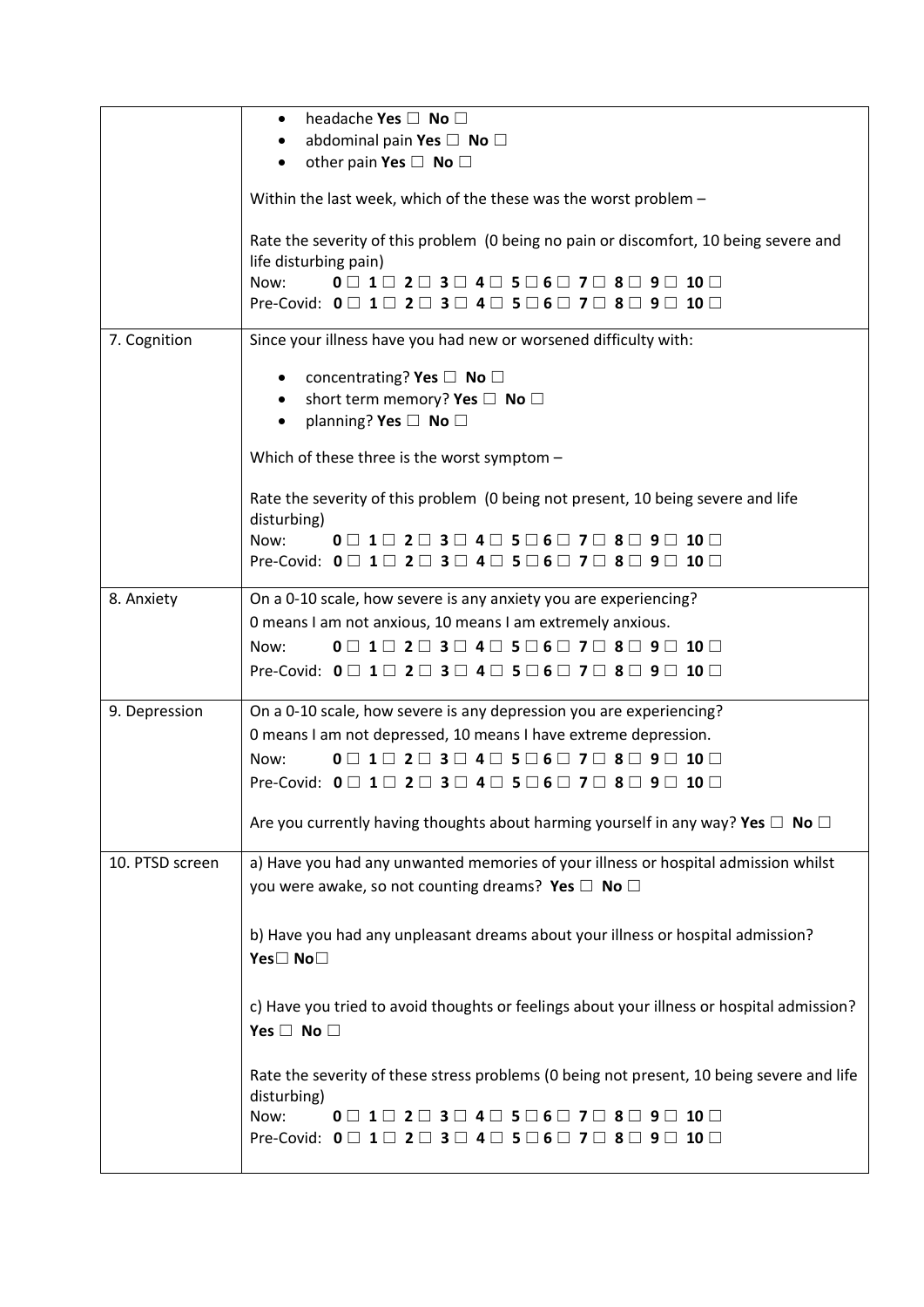| 11.                        | Since your illness have you had new or worsened difficulty with communication/word                                                           |  |
|----------------------------|----------------------------------------------------------------------------------------------------------------------------------------------|--|
| Communication              | finding difficulty/ understanding others ? Yes $\Box$ No $\Box$                                                                              |  |
|                            | Rate the severity of communication problem (0 being not present, 10 being severe and<br>life disturbing)                                     |  |
|                            | $0 \square$ 1 $\square$ 2 $\square$ 3 $\square$ 4 $\square$ 5 $\square$ 6 $\square$ 7 $\square$ 8 $\square$ 9 $\square$ 10 $\square$<br>Now: |  |
|                            | Pre-Covid: $0 \square 1 \square 2 \square 3 \square 4 \square 5 \square 6 \square 7 \square 8 \square 9 \square 10 \square$                  |  |
| 12. Mobility               | On a 0-10 scale, how severe are any problems you have in walking about?                                                                      |  |
|                            | Or moving about if you normally walk using aids                                                                                              |  |
|                            | 0 means no problems, 10 means severe or completely unable to walk about.                                                                     |  |
|                            | $0 \square$ 1 $\square$ 2 $\square$ 3 $\square$ 4 $\square$ 5 $\square$ 6 $\square$ 7 $\square$ 8 $\square$ 9 $\square$ 10 $\square$<br>Now: |  |
|                            | Pre-Covid: $0 \square 1 \square 2 \square 3 \square 4 \square 5 \square 6 \square 7 \square 8 \square 9 \square 10 \square$                  |  |
| 13. Personal-Care          | On a 0-10 scale, how severe are any problems you have in personal cares such as using                                                        |  |
|                            | the toilet, washing and dressing yourself?                                                                                                   |  |
|                            | 0 means no problems, 10 means completely unable to do or fully dependent on others                                                           |  |
|                            | to help.                                                                                                                                     |  |
|                            | Now:<br>$0 \square$ 1 $\square$ 2 $\square$ 3 $\square$ 4 $\square$ 5 $\square$ 6 $\square$ 7 $\square$ 8 $\square$ 9 $\square$ 10 $\square$ |  |
|                            | Pre-Covid: $0 \square 1 \square 2 \square 3 \square 4 \square 5 \square 6 \square 7 \square 8 \square 9 \square 10 \square$                  |  |
| 14. Other                  | On a 0-10 scale, how severe are any problems you have in doing your usual activities,                                                        |  |
| <b>Activities of Daily</b> | such as your household work, leisure activities, work, study or shopping ?                                                                   |  |
| Living                     | 0 means no problems, 10 means completely unable to do or fully dependent on others                                                           |  |
|                            | to help.                                                                                                                                     |  |
|                            | Now:<br>$0 \square$ 1 $\square$ 2 $\square$ 3 $\square$ 4 $\square$ 5 $\square$ 6 $\square$ 7 $\square$ 8 $\square$ 9 $\square$ 10 $\square$ |  |
|                            | Pre-Covid: $0 \square 1 \square 2 \square 3 \square 4 \square 5 \square 6 \square 7 \square 8 \square 9 \square 10 \square$                  |  |
| 15. Social role            | On a 0-10 scale, how severe are any problems you have in caring for family members                                                           |  |
|                            | and/or your interaction with friends that are related to your illness (and not due to the<br>social distancing/lockdown measures) ?          |  |
|                            | 0 means no problems, 10 means completely unable to do                                                                                        |  |
|                            | $0 \square$ 1 $\square$ 2 $\square$ 3 $\square$ 4 $\square$ 5 $\square$ 6 $\square$ 7 $\square$ 8 $\square$ 9 $\square$ 10 $\square$<br>Now: |  |
|                            | Pre-Covid: $0 \square 1 \square 2 \square 3 \square 4 \square 5 \square 6 \square 7 \square 8 \square 9 \square 10 \square$                  |  |
|                            |                                                                                                                                              |  |

| What is your employment situation and has your illness affected your ability to do your usual work? |
|-----------------------------------------------------------------------------------------------------|
| Occupation: _________________________                                                               |
|                                                                                                     |
| Employment status before you became ill:                                                            |
|                                                                                                     |
| Do you think your family or carer would have anything to add from their perspective?                |